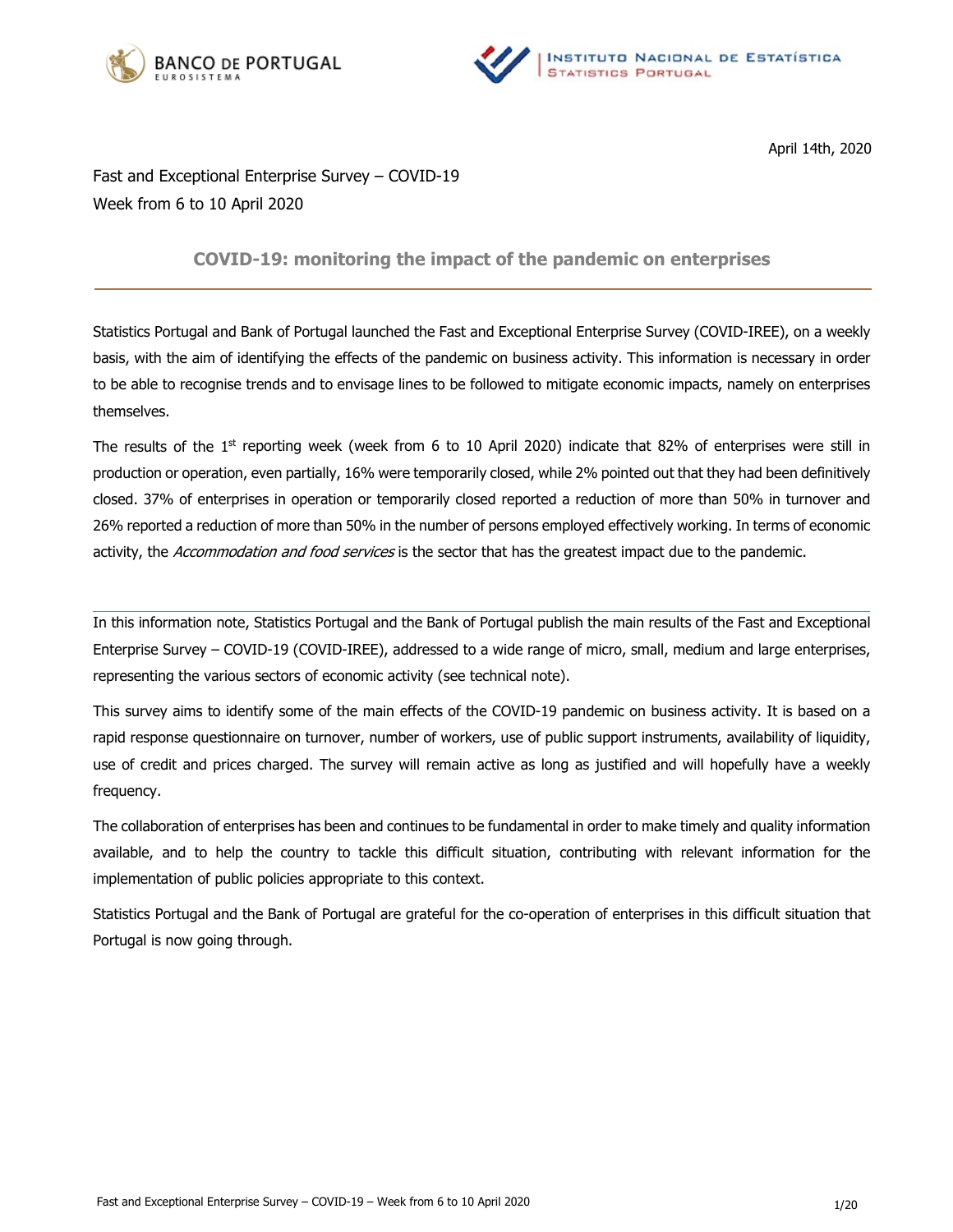



# **Situation of the enterprises in the week from 6 to 10 April 2020**

## **82% of the responding enterprises were still operating**

- 82% of the enterprises remained in production or operation, even partially. Around 16% of the enterprises were temporarily closed, while 2% had been definitely closed.
- The proportion of closed enterprises (temporarily and definitely) is higher, the smaller the size-class.
- By economic activity, the percentage of enterprises closed (temporarily and definitely) is higher in Accommodation and food services. Also noteworthy are the Distributive trade and Other services sectors, both with 2% of enterprises definitely closed.
- In the cases of definitely closure, the restrictions in the context of the state of emergency and the absence of orders/clients were cited as having a major impact by almost all enterprises.

### **Figure 1 • Situation of the enterprises, as a % of the total number of enterprises**



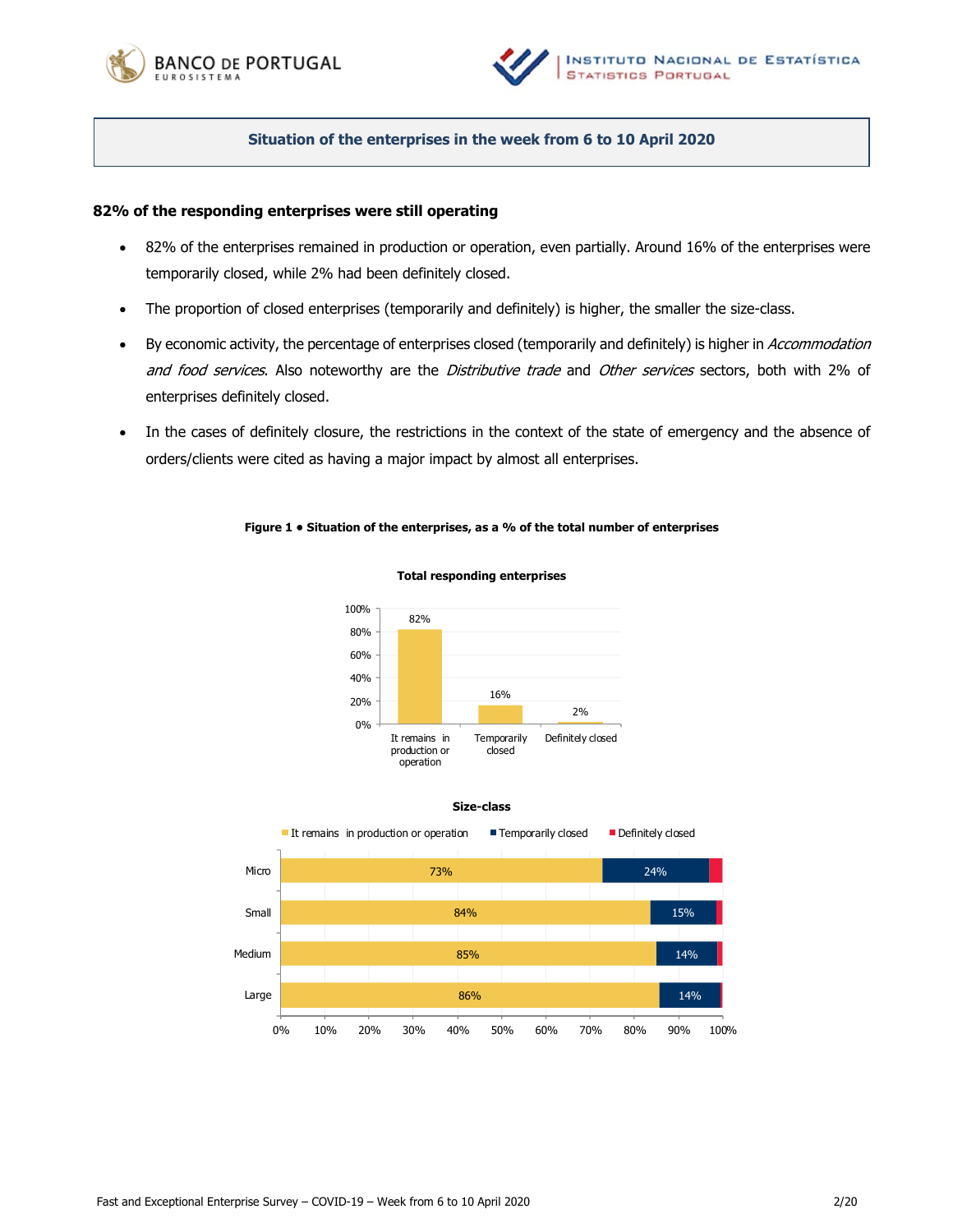





**Source:** Statistics Portugal and Bank of Portugal, COVID-IREE

# **Impact of the COVID-19 pandemic on turnover in the week from 6 to 10 April 2020**

### **80% of the enterprises reported that the pandemic led to a decrease in turnover**

- Regarding the impact of the COVID-19 pandemic on turnover, 80% of enterprises in operation or temporarily closed reported a negative impact and 5% a positive impact.
- By economic activity, the Accommodation and food services sector presents a higher percentage of enterprises with a reduction in the turnover.

# **Figure 2 • Impact of the COVID-19 pandemic on turnover, as a % of the total number of enterprises in operation or temporarily closed**

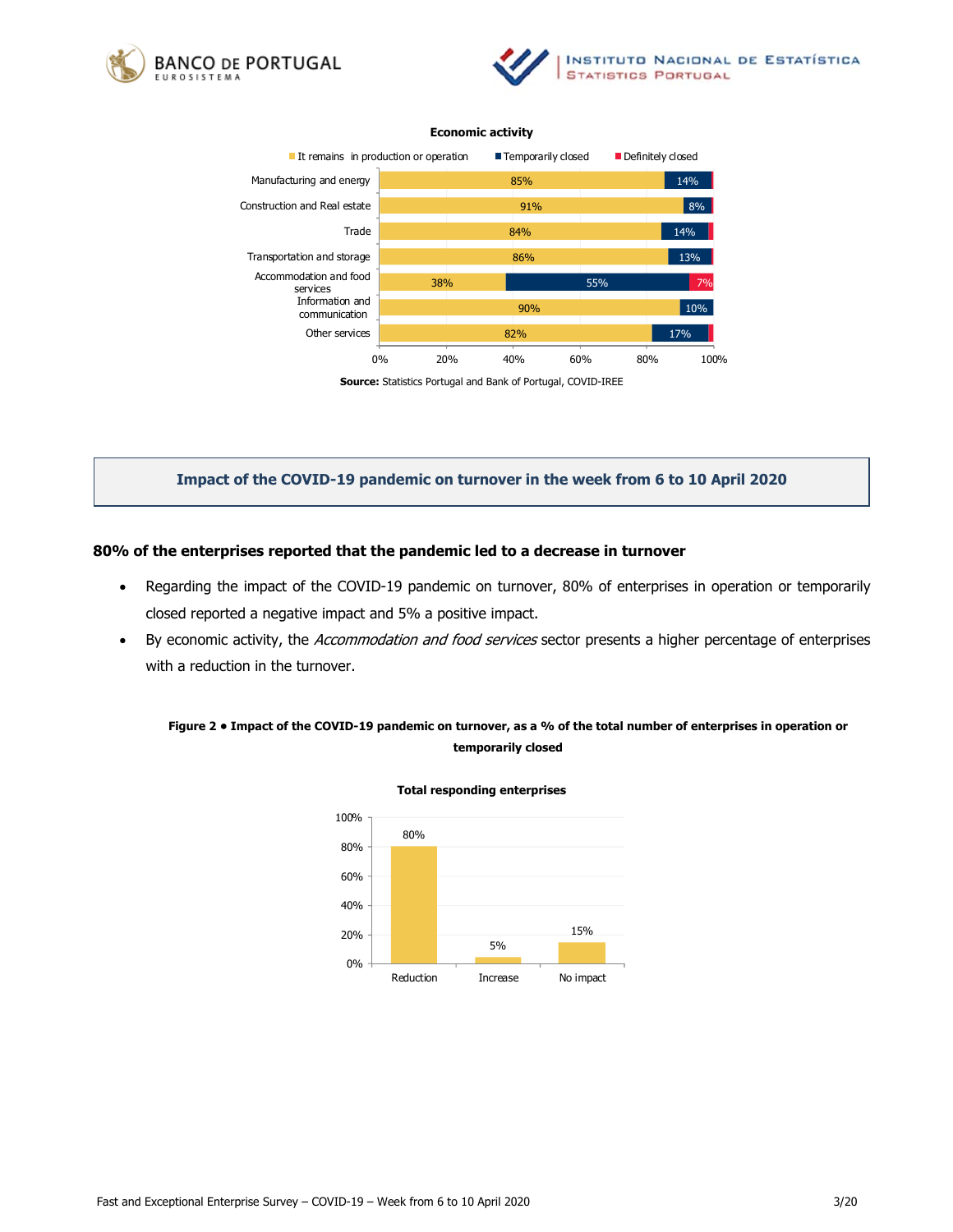



### **Size-class**









**Source:** Statistics Portugal and Bank of Portugal, COVID-IREE

### **37% of the enterprises reported a reduction of more than 50% in turnover**

- 37% of the enterprises reported a reduction of more than 50% in turnover during the week from 6 to 10 April.
- Temporarily closed enterprises mostly report reductions of more than 75%.
- Micro enterprises and enterprises in the Accommodation and food services sector report more frequently reductions of more than 75% in turnover.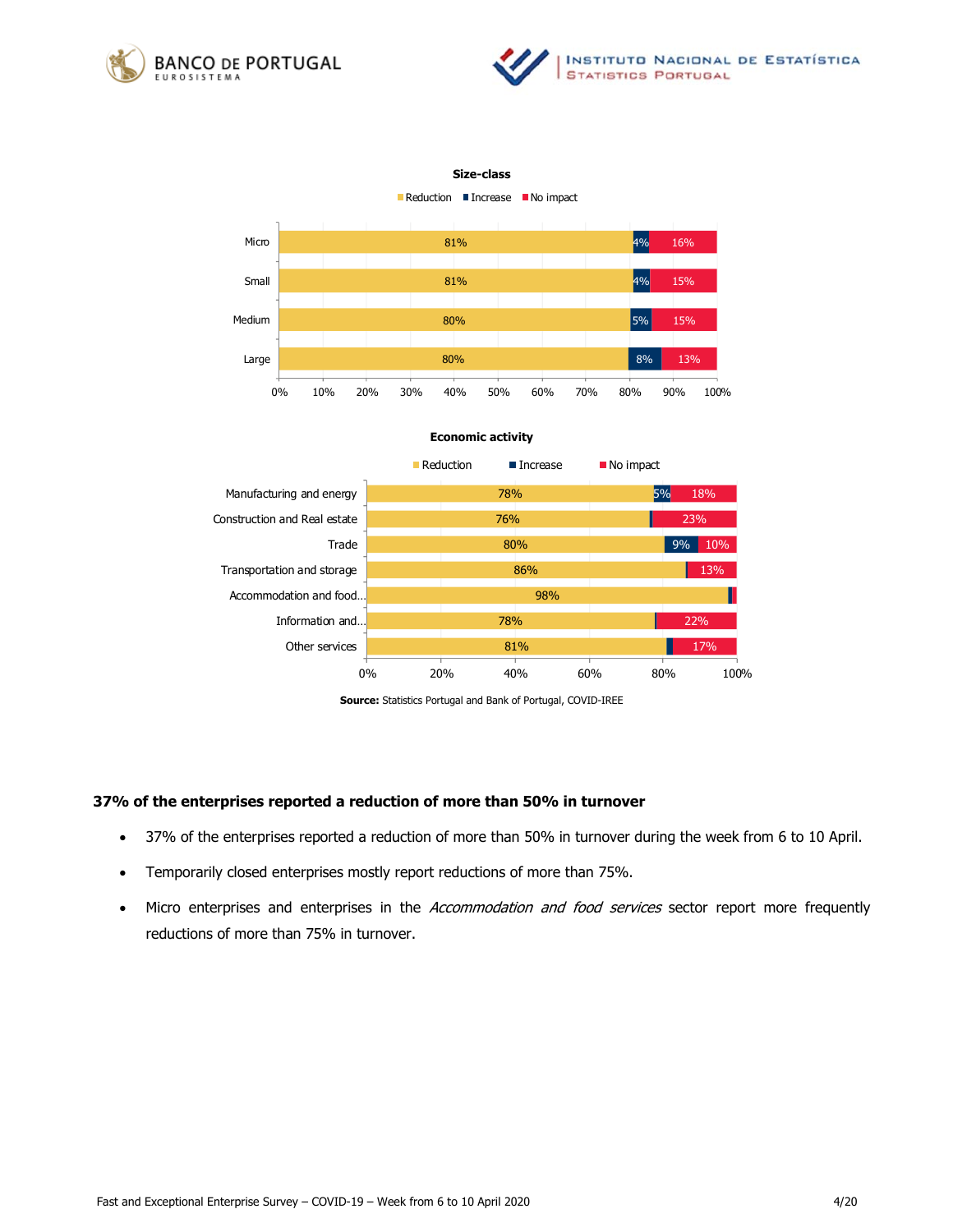



# **Figure 3 • Quantification of the impact of the COVID-19 pandemic on turnover, as a % of total number of enterprises in operation or temporarily closed**



**Total responding enterprises** 









**Source:** Statistics Portugal and Bank of Portugal, COVID-IREE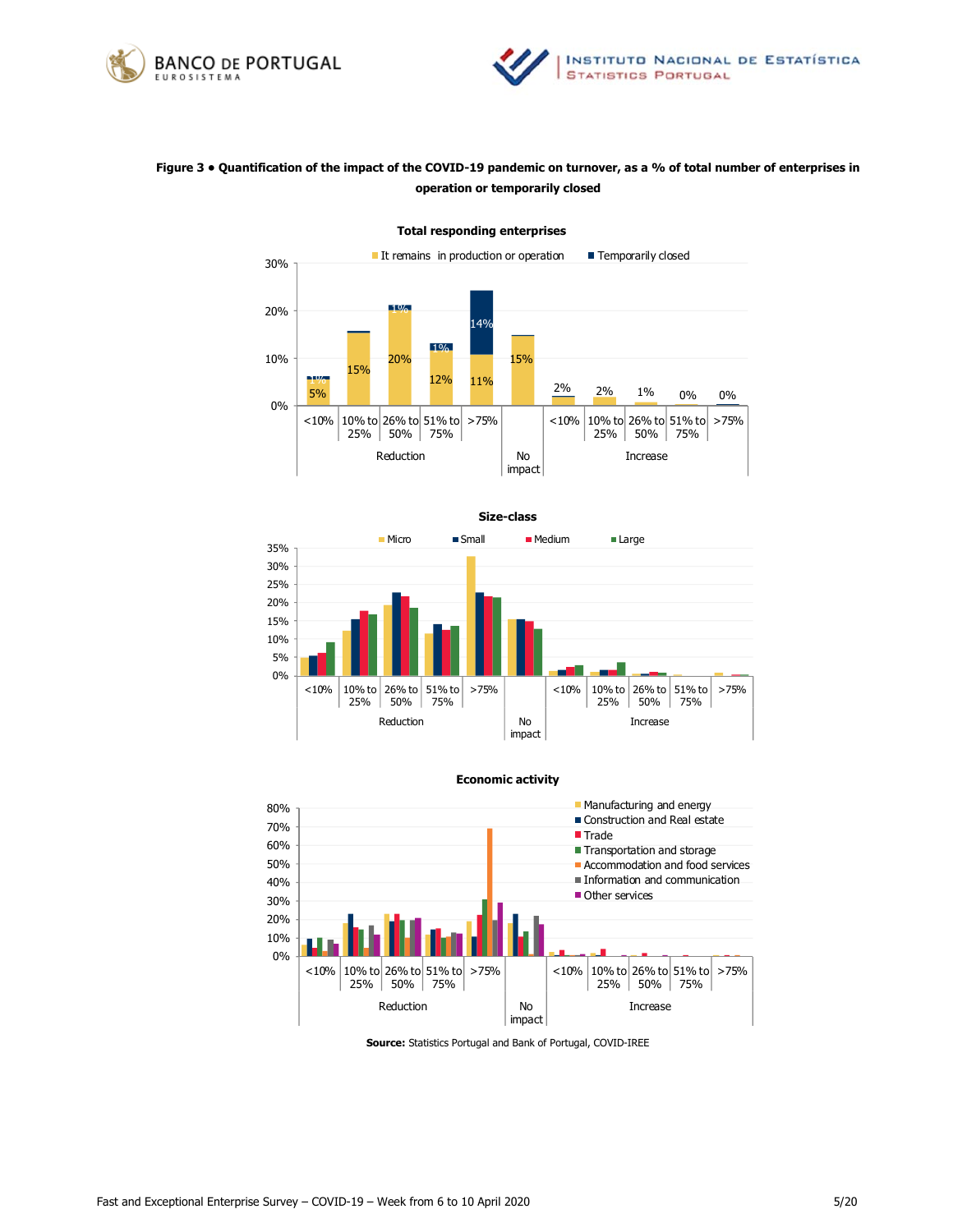



### **The absence of orders/clients was the main reason for the reduction in turnover**

- As factors with much impact on the reduction in turnover, the absence of orders/clients and the restrictions in the context of the state of emergency were most frequently mentioned by enterprises.
- By economic activity, the percentage of enterprises that refer to the two factors above is higher in Accommodation and food services. Restrictions in the context of the state of emergency are relatively less mentioned in Manufacturing and energy.
- The size-class of the enterprise is not a very differentiating characteristic in this subject.

### **Figure 4 • Reasons for reducing the turnover of the enterprises, as a % of total number of enterprises that reported a reduction**



#### **Total responding enterprises**



### **Size-class**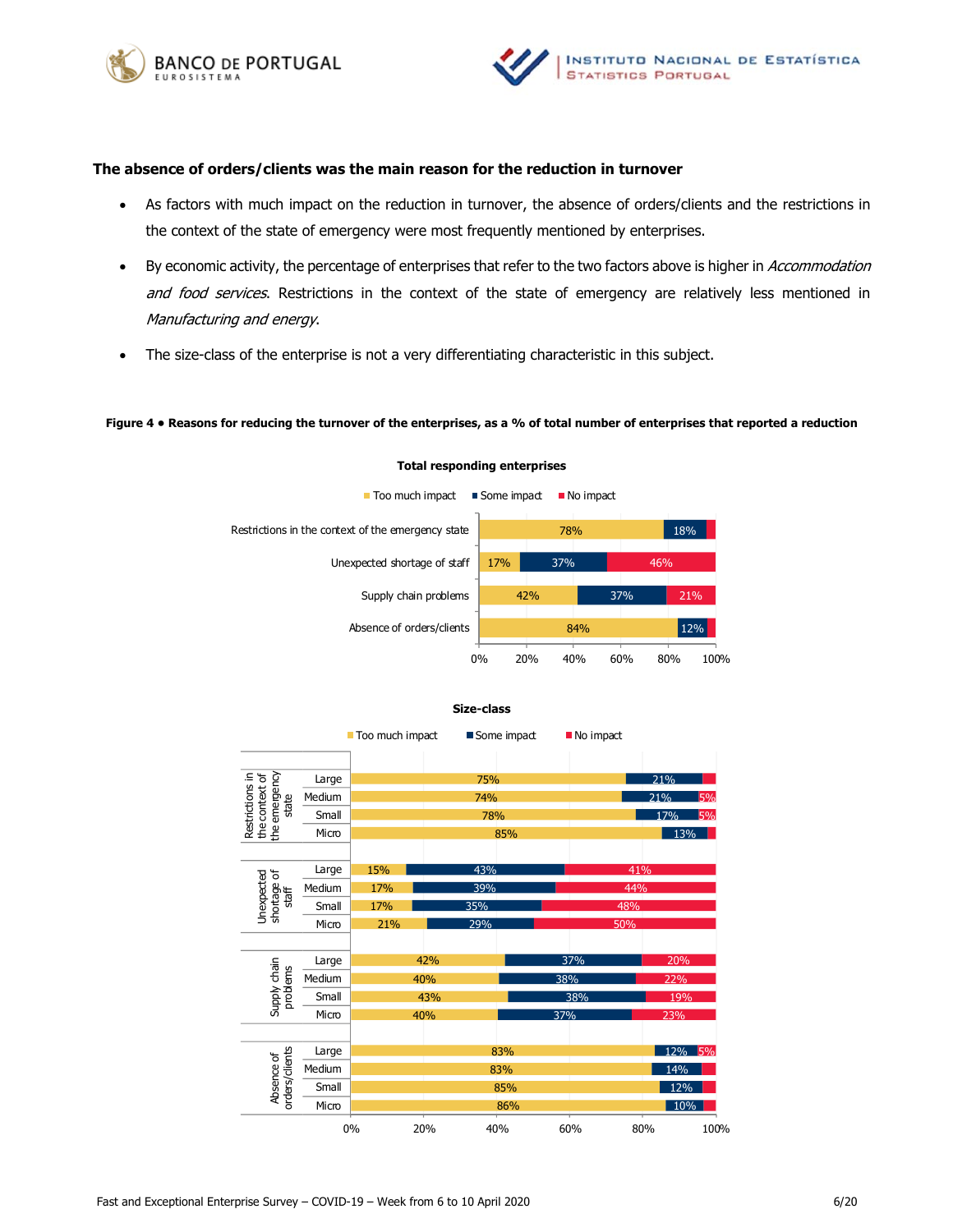



 $\blacksquare$  Too much impact  $\blacksquare$  Some impact  $\blacksquare$  No impact

|                                                          | Manufacturing and energy        |            | 60%        | 31% | $Q_0$             |  |
|----------------------------------------------------------|---------------------------------|------------|------------|-----|-------------------|--|
| Restrictions in the<br>emergency state<br>context of the | Construction and Real estate    | 71%        |            |     | 76%               |  |
|                                                          | Trade                           | 87%        |            |     | 11%20             |  |
|                                                          | Transportation and storage      | 81%        |            |     | 16% 3%            |  |
|                                                          | Accommodation and food services | 98%        |            |     |                   |  |
|                                                          | Information and communication   | 74%        |            |     | <b>22%</b><br>40/ |  |
|                                                          | Other services                  | 85%        |            |     | 13%29             |  |
|                                                          |                                 |            |            |     |                   |  |
| Unexpected shortage of<br>staff                          | Manufacturing and energy        | 18%<br>39% |            |     | 43%               |  |
|                                                          | Construction and Real estate    | 21%        | 45%<br>34% |     |                   |  |
|                                                          | Trade                           | 33%<br>18% |            | 49% |                   |  |
|                                                          | Transportation and storage      | 8%         | 46%        | 46% |                   |  |
|                                                          | Accommodation and food services | 24%        | 25%        | 51% |                   |  |
|                                                          | Information and communication   | 8%<br>38%  |            |     | 54%               |  |
|                                                          | Other services                  | 14%        | 36%        | 50% |                   |  |
|                                                          |                                 |            |            |     |                   |  |
| Supply chain problems                                    | Manufacturing and energy        | 47%        |            | 39% | 14%               |  |
|                                                          | Construction and Real estate    | 42%        |            | 42% | 16%               |  |
|                                                          | Trade                           | 41%        |            | 40% | 19%               |  |
|                                                          | Transportation and storage      | 27%        | 37%        |     | 36%               |  |
|                                                          | Accommodation and food services | 34%        | 30%        |     | 36%               |  |
|                                                          | Information and communication   | 31%        | 33%        |     | 36%               |  |
|                                                          | Other services                  | 38%        |            | 30% | 32%               |  |
|                                                          |                                 |            |            |     |                   |  |
| Absence of orders/clients                                | Manufacturing and energy        | 84%        |            |     | 13%4%             |  |
|                                                          | Construction and Real estate    | 68%        |            |     | 19%<br>13%        |  |
|                                                          | Trade                           | 86%        |            |     | 12%29             |  |
|                                                          | Transportation and storage      | 89%        |            |     | 8%39              |  |
|                                                          | Accommodation and food services | 92%        |            |     | 5020              |  |
|                                                          | Information and communication   |            | 79%        |     | 18% 3%            |  |
|                                                          | Other services                  |            | 88%        |     | 9%3%              |  |
|                                                          |                                 | 0%<br>20%  | 40%        | 60% | 80%<br>100%       |  |

**Fonte:** Statistics Portugal and Bank of Portugal, COVID-IREE

# **Impact of the COVID-19 pandemic on persons employed during the week from 6 to 10 April 2020**

## **61% of the enterprises reported reductions in the persons employed effectively working**

- Regarding the persons employed effectively working, 61% of the enterprises reported a reduction as a result of the pandemic, while 38% registered no impact.
- The proportion of enterprises reporting a reduction increases with the size-class of the enterprise.
- By economic activity, the highest percentages of enterprises with reductions in persons employed can be observed in Accommodation and food services and Transportation and storage sectors.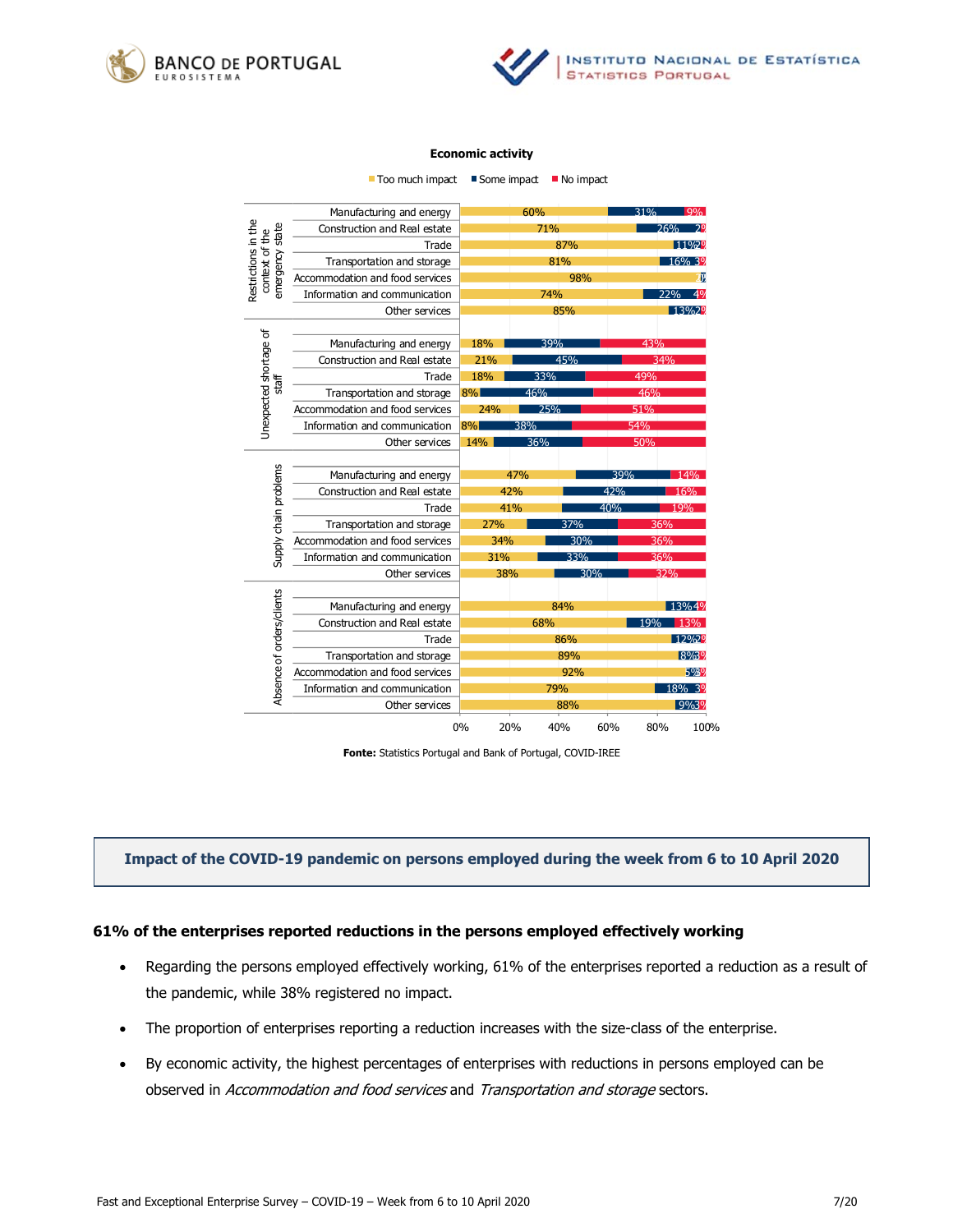



# **Figure 5 • Impact of the COVID-19 pandemic on persons employed effectively working, as a % of the total number of enterprises in operation or temporarily closed**



**Total responding enterprises**







**Fonte:** Statistics Portugal and Bank of Portugal, COVID-IREE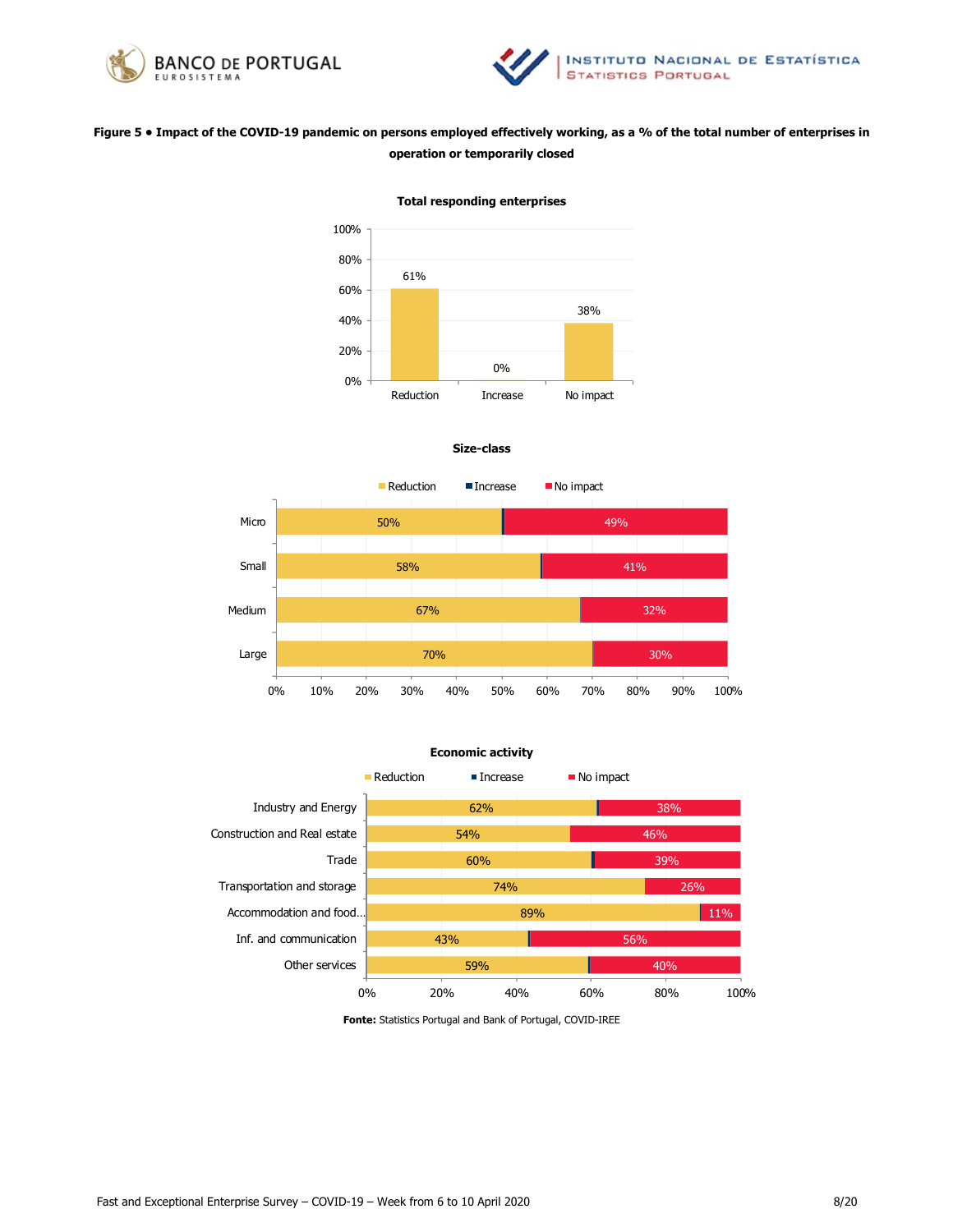



# **26% of the enterprises reported a reduction of more than 50% in the number of persons employed effectively working**

- Around 26% of the enterprises reported a reduction of more than 50% in the number of persons employed effectively working and 22% reported reductions of between 10 and 50%. In the enterprises temporarily closed, reductions in the persons employed effectively working are mostly over 75%.
- Micro enterprises record a higher proportion of reductions of more than 75%. By economic activity, it should be noted that almost 60% of enterprises in the Accommodation and food services sector report falls of more than 75%.

# **Figure 6 • Quantification of the impact of the COVID-19 pandemic on persons employed effectively working, as a % of total number of enterprises in operation or temporarily closed**



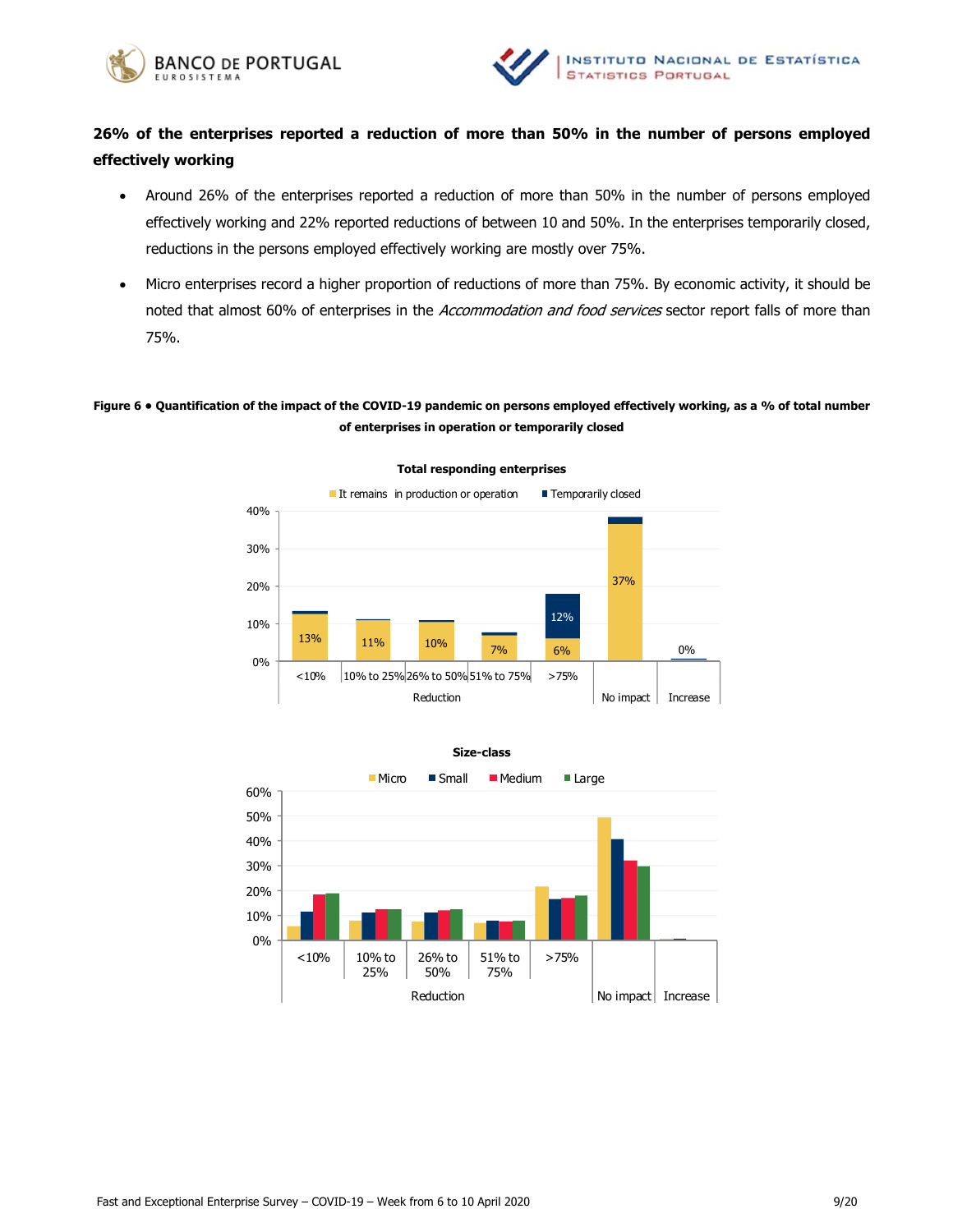





**Source:** Statistics Portugal and Bank of Portugal, COVID-IREE

# **Simplified layoff was the most relevant situation for the reduction of the persons employed effectively working**

- The reduction in the number of persons employed effectively working occurred mainly due to the simplified layoff and, to a lesser extent, resulted from absences within the scope of the state of emergency, due to illness or family support.
- The highest proportion of simplified layoff was observed among micro enterprises. The Accommodation and food services sector stands out with 90% of enterprises referring to the use of simplified layoff.

# **Figure 7 • Most relevant situation for the reduction of persons employed effectively working, as a % of the total number of enterprises reporting a reduction in the persons employed effectively working**

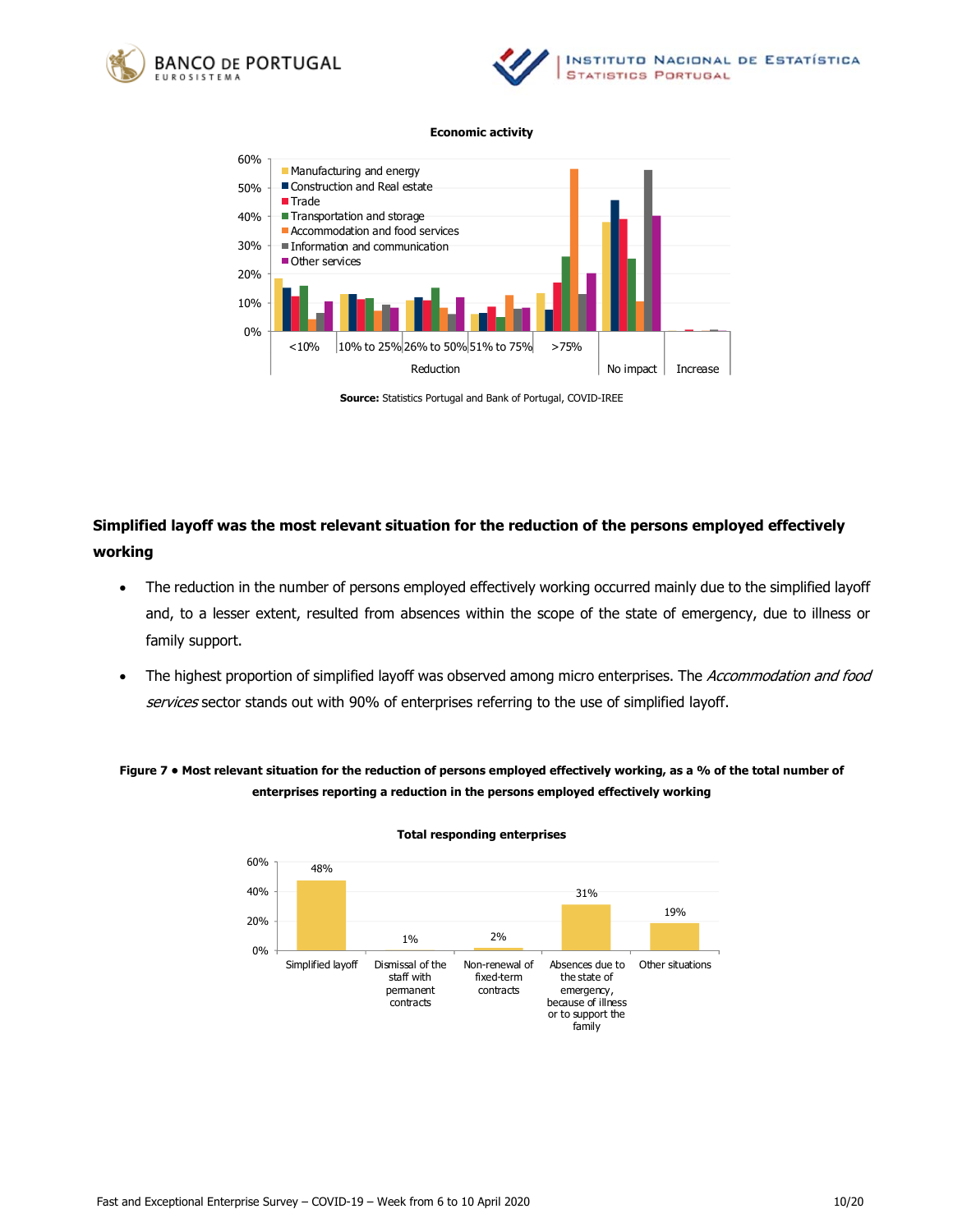



#### **Size-class**



**Fonte:** Statistics Portugal and Bank of Portugal, COVID-IREE

# **Enterprises that have benefited or intend to benefit from the measures presented by the Government due to the COVID-19 pandemic in the week from 6 to 10 April 2020**

# **A very small percentage of enterprises have already benefited from public support measures, in addition to the simplified layoff**

 A small percentage of enterprises in operation or temporarily closed have already benefited from the measures announced by the Government due to the pandemic, but there is a higher percentage that plan to benefit. However, it should be noted that a significant proportion of the enterprises neither benefited nor planned to benefit from each of the measures taken individually. Among the measures considered in this question, 54% of the enterprises have already benefited or plan to benefit from the suspension of the payment of tax and contributory obligations.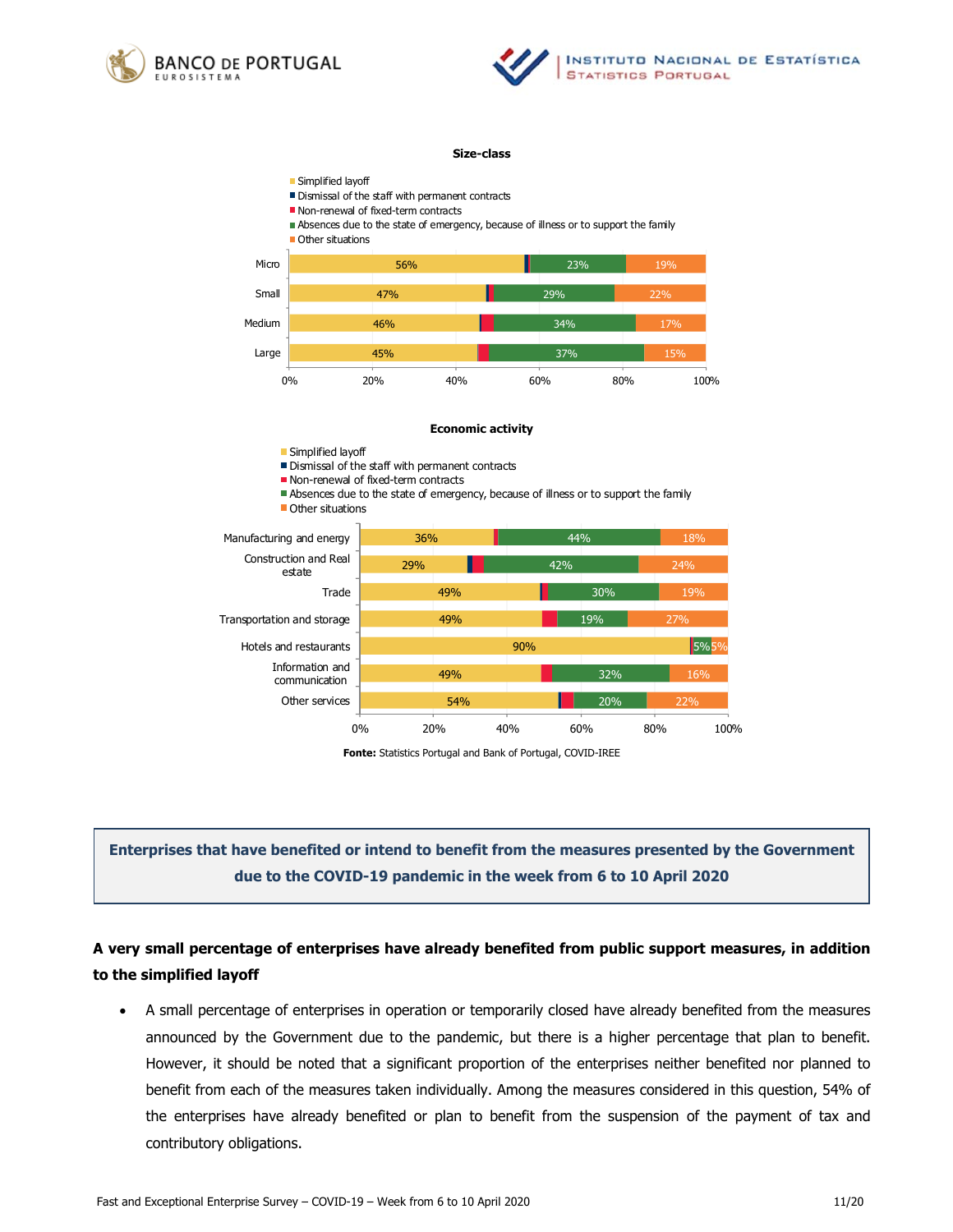



 As regards the moratorium on credits and access to new credits, the proportion of micro and large enterprises intending to use these support measures is lower.

# **Figure 8 • Use of the measures presented by the Government due to the COVID-19 pandemic, as a % of total number of enterprises in operation or temporarily closed**







**Source:** Statistics Portugal and Bank of Portugal, COVID-IREE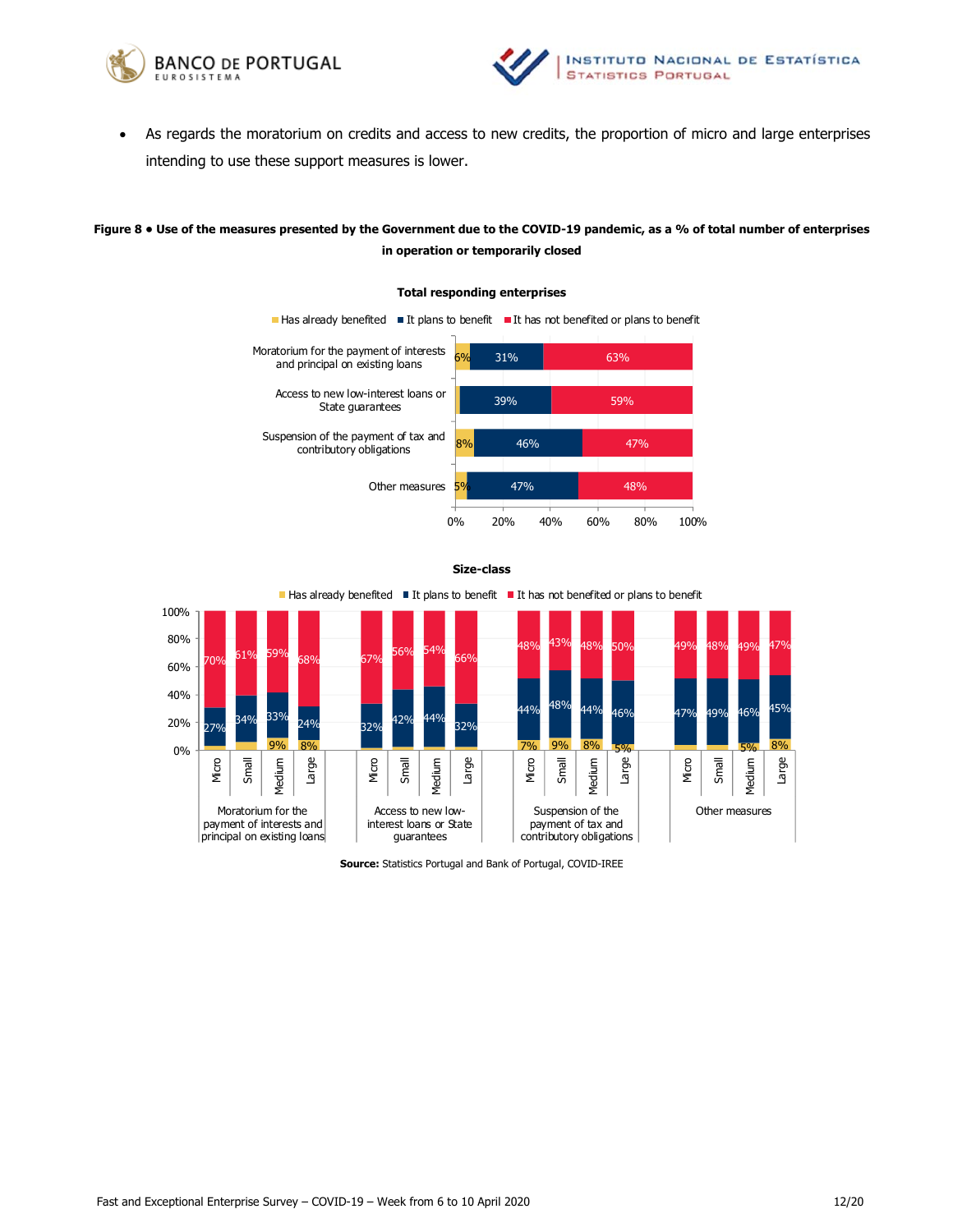



**Time that enterprises plan to remain in activity without additional liquidity support measures in the week from 6 to 10 April 2020**

# **Almost 50% of the enterprises are unable to stay in activity for more than two months without additional liquidity support measures**

- Almost 50% of the enterprises reported being able to stay in activity for only 2 months without additional liquidity support measures, with 10% reporting that they are not able to stay in activity for more than one month.
- These percentages are more significant in the group of micro and small enterprises. By economic activity, highlight again for the Accommodation and food services sector.

# **Figure 9 • Remaining in activity without additional liquidity support measures, as a % of total number of enterprises in operation or temporarily closed**



**Total responding enterprises** 



**Size-class**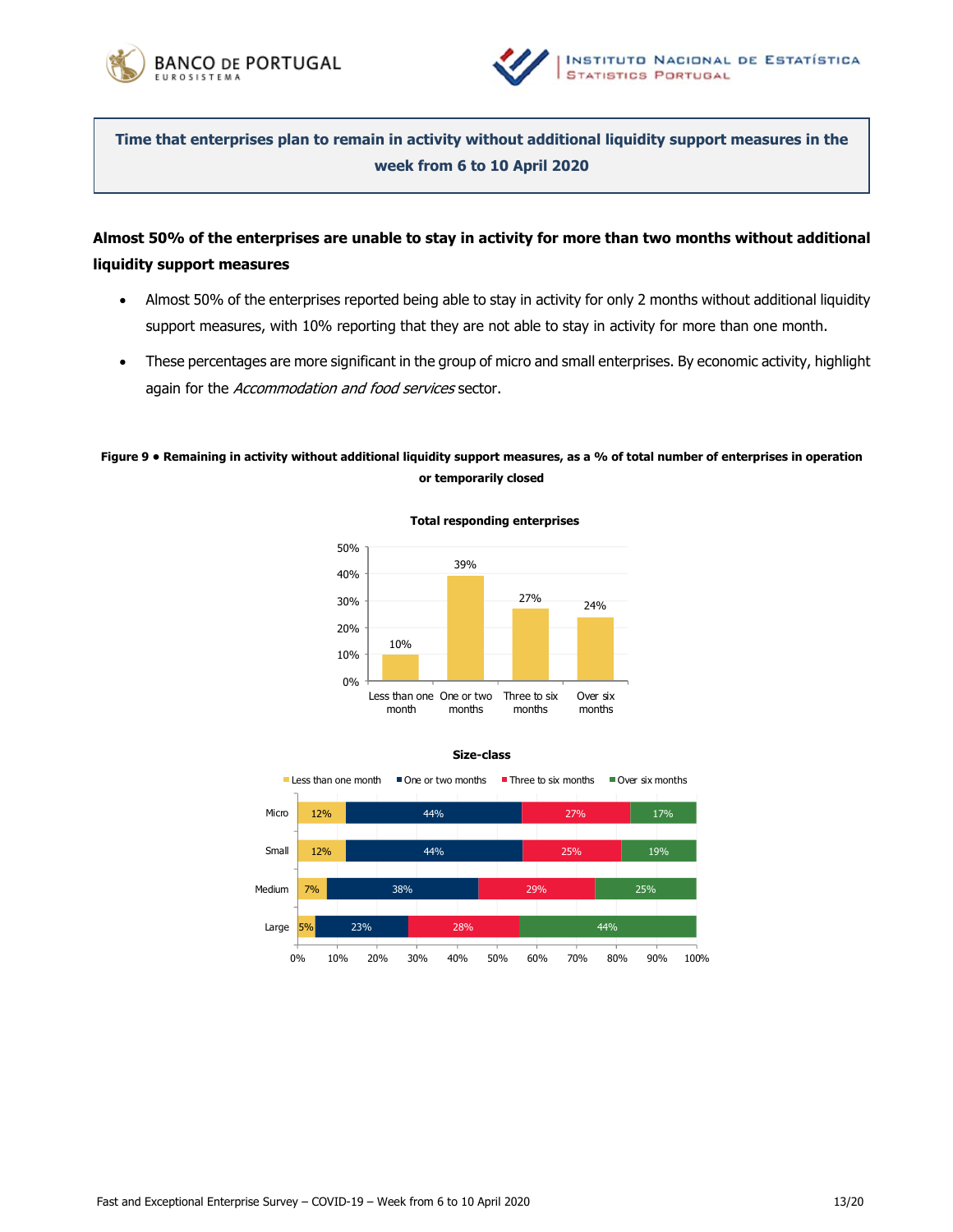





**Source:** Statistics Portugal and Bank of Portugal, COVID-IREE

## **Access to credit for enterprises in the week from 6 to 10 April 2020**

# **Around 12% of the enterprises in operation or temporarily closed increased their use of credit in the previous week**

- Around 12% of the enterprises resorted to additional credit in the previous week, this percentage being higher in micro-sized enterprises and lower in large ones.
- By economic activity, the highest percentage of enterprises that resorted to additional credit belongs to the Trade sector.

**Figure 10 • Recourse to additional credit in the previous week, as a % of total number of enterprises in operation or temporarily closed** 

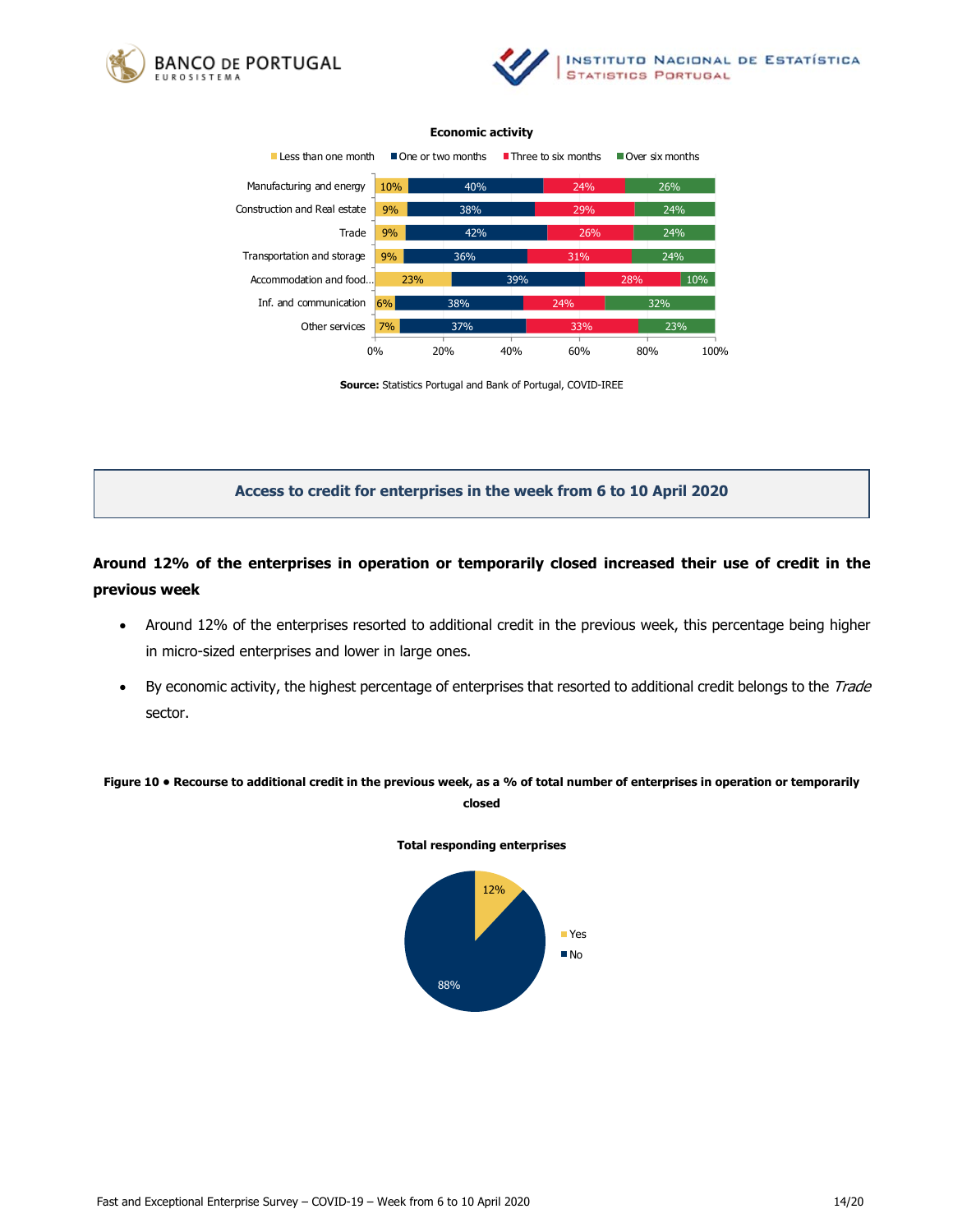







**Source:** Statistics Portugal and Bank of Portugal, COVID-IREE

## **Most of the new credits were on similar terms to those previously applied**

- Among the enterprises that increased their use of credit, 82% reported an increase in financing from financial institutions and 54% reported an increase in supplier credit.
- In most cases, the new credits were subject to conditions similar to those previously applied.

# **Figure 11 • Additional credit conditions in the previous week by credit type, as a % of the total number of enterprises using additional credit**



**Source:** Statistics Portugal and Bank of Portugal, COVID-IREE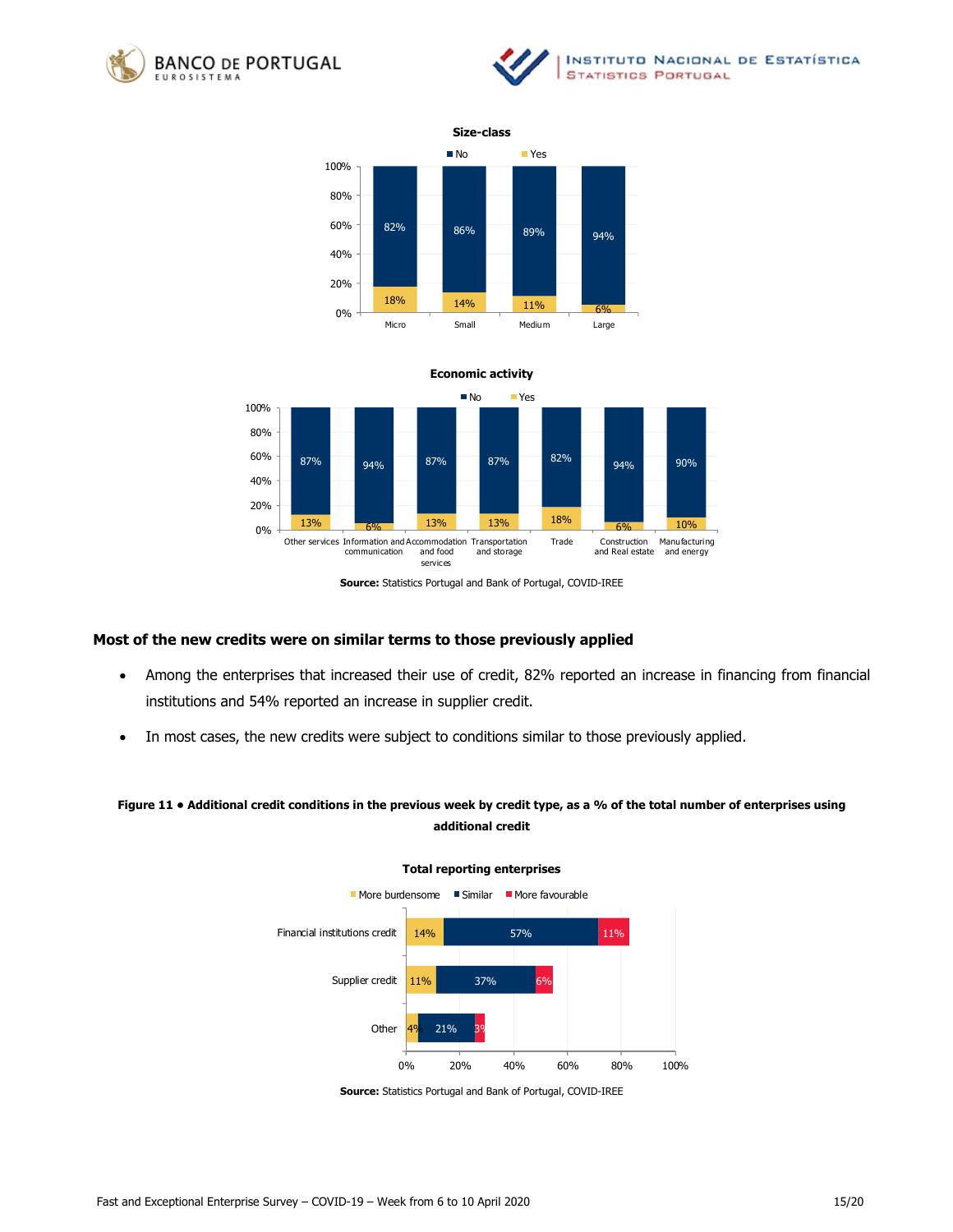



# **Among the group of enterprises that did not increase the use of credit, 76% reported that they did not use additional credit because they did not intend to**

The reasons for not using additional credit are similar in terms of enterprise size-class and economic activity.

**Figure 12 • Reasons for not using additional credit the previous week, as a % of the total number of enterprises using additional** 

**Total reporting enterprises** 

## **credit**



**Source:** Statistics Portugal and Bank of Portugal, COVID-IREE

# **Impact on prices due to the COVID-19 pandemic in the week from 6 to 10 April 2020**

### **Most of the enterprises reported price maintenance**

- 90% of the enterprises reported that their prices should remain unchanged and 7% reported that they should decrease. These intentions are relatively uniform across size classes.
- The proportion of enterprises that intend to reduce sales prices is slightly more significant (16%) in the Accommodation and food services sector.

# **Figure 13 • Expected price change by enterprises this week, as a % of total number of enterprises in operation or temporarily**

**closed** 

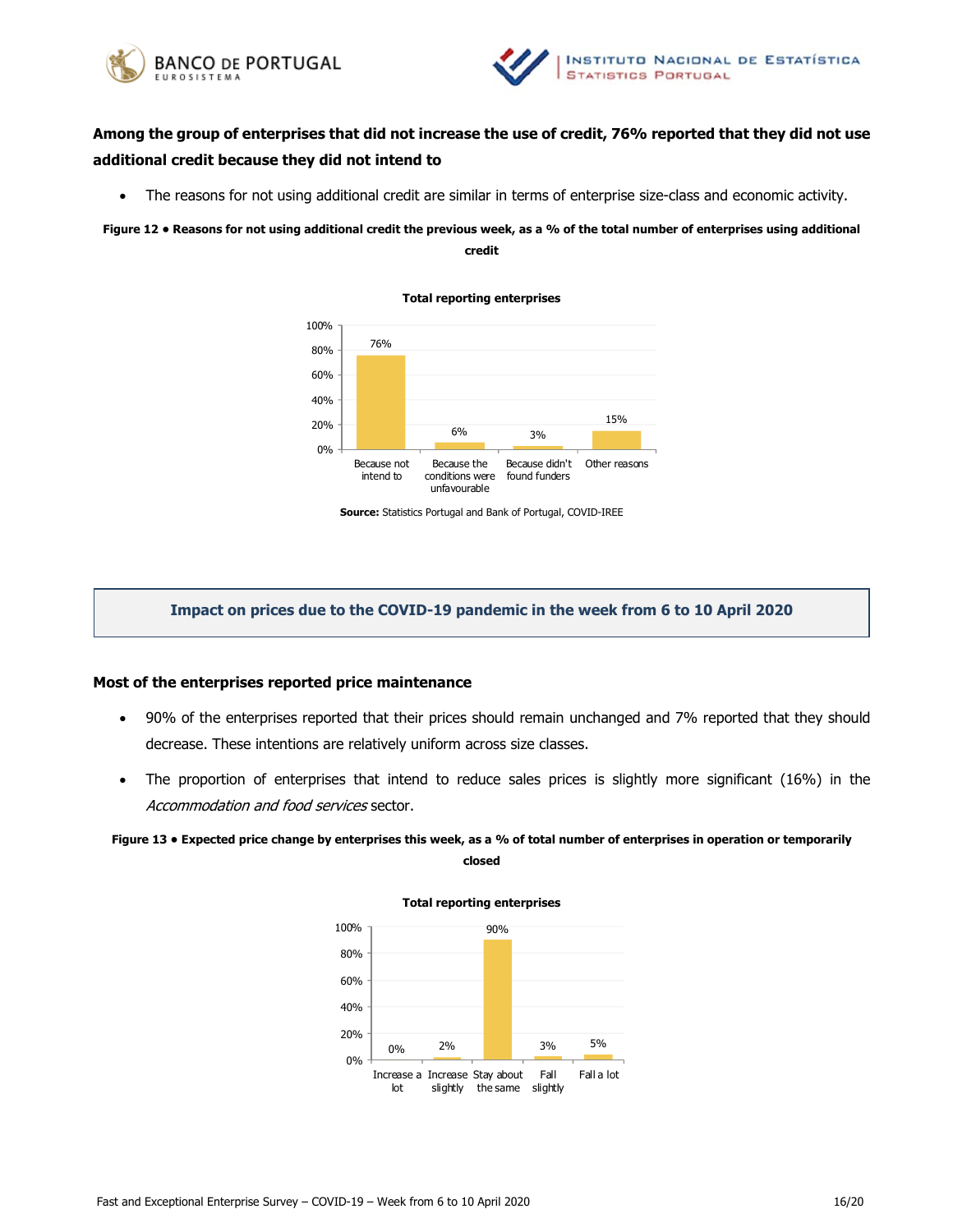







**Source:** Statistics Portugal and Bank of Portugal, COVID-IREE

## **SUMMARY OF RESULTS**

The results of the  $1<sup>st</sup>$  reporting week (week from 6 to 10 April 2020) indicate that:

- Around 82% of the responding enterprises were still in production or operation. By economic activity, the percentage of enterprises temporarily or definitely closed is higher in the Accommodation and food services sector (55% and 7% respectively).
- Most enterprises in operation or temporarily closed reported reductions in turnover and in the number of persons employed effectively working as a result of the pandemic in the reference week (80% and 61% of the enterprises, respectively). 37% of the enterprises reported a reduction of more than 50% in turnover and 26% reported a reduction of more than 50% in the number of persons employed.
- A significant percentage of enterprises have already made use of the simplified layoff. For other recently implemented public support measures, only a very small percentage of enterprises have already benefited from these measures, but there is a higher percentage that plan to benefit. However, a significant proportion of enterprises do not plan to use each of the measures considered individually (excluding the simplified layoff).
- Almost 50% of the enterprises claim to have no liquidity conditions to remain in activity for more than two months without additional liquidity support measures.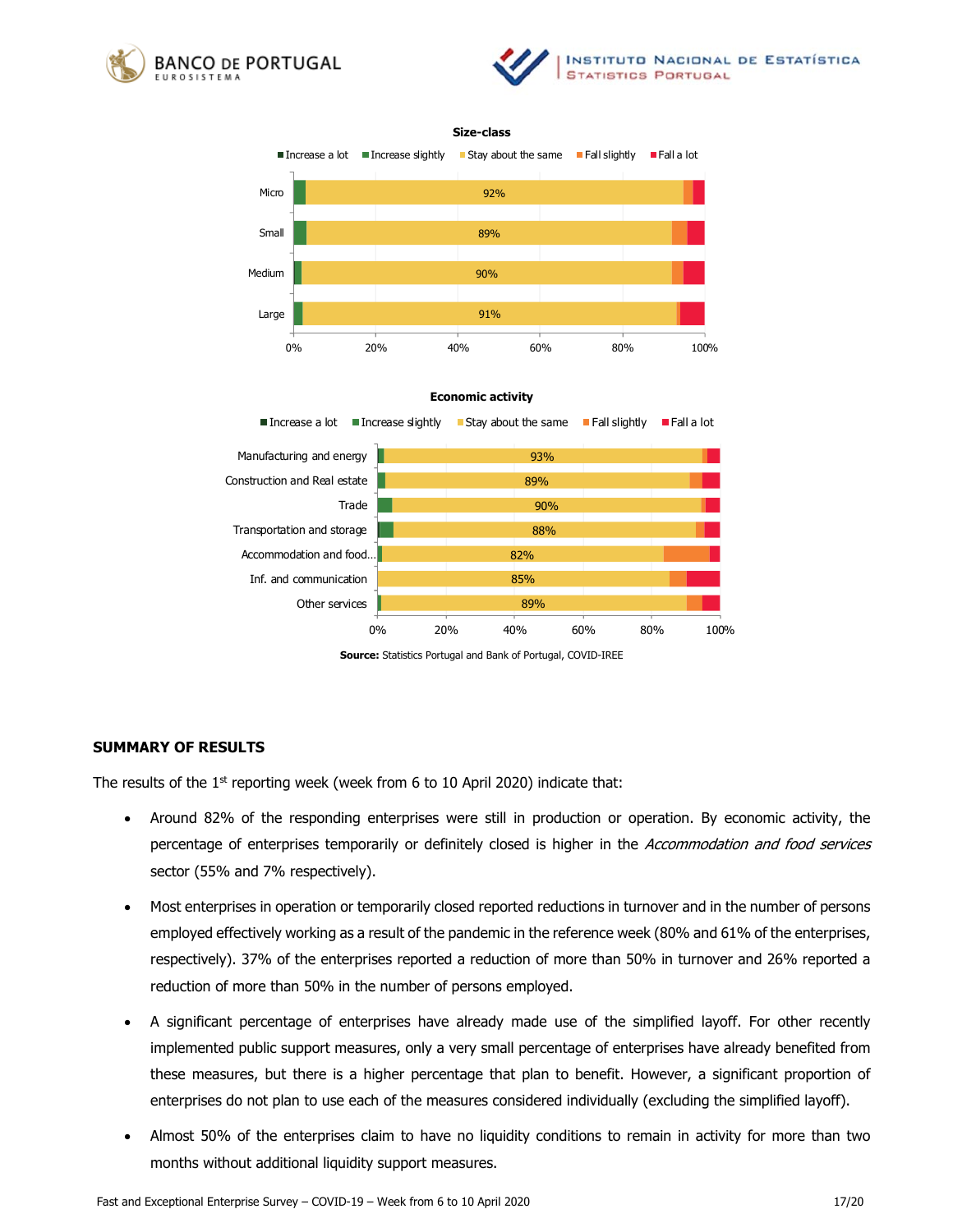



- Around 12% of the enterprises used additional credit in the previous week, this percentage being higher in micro-sized enterprises and lower in large ones (18% and 6%, respectively). Most of the new loans were taken out on similar terms as before.
- The intention to maintain prices is mentioned by 90% of the enterprises, while 7% reported that they should decrease, a percentage that is more than doubled in the Accommodation and food services sector.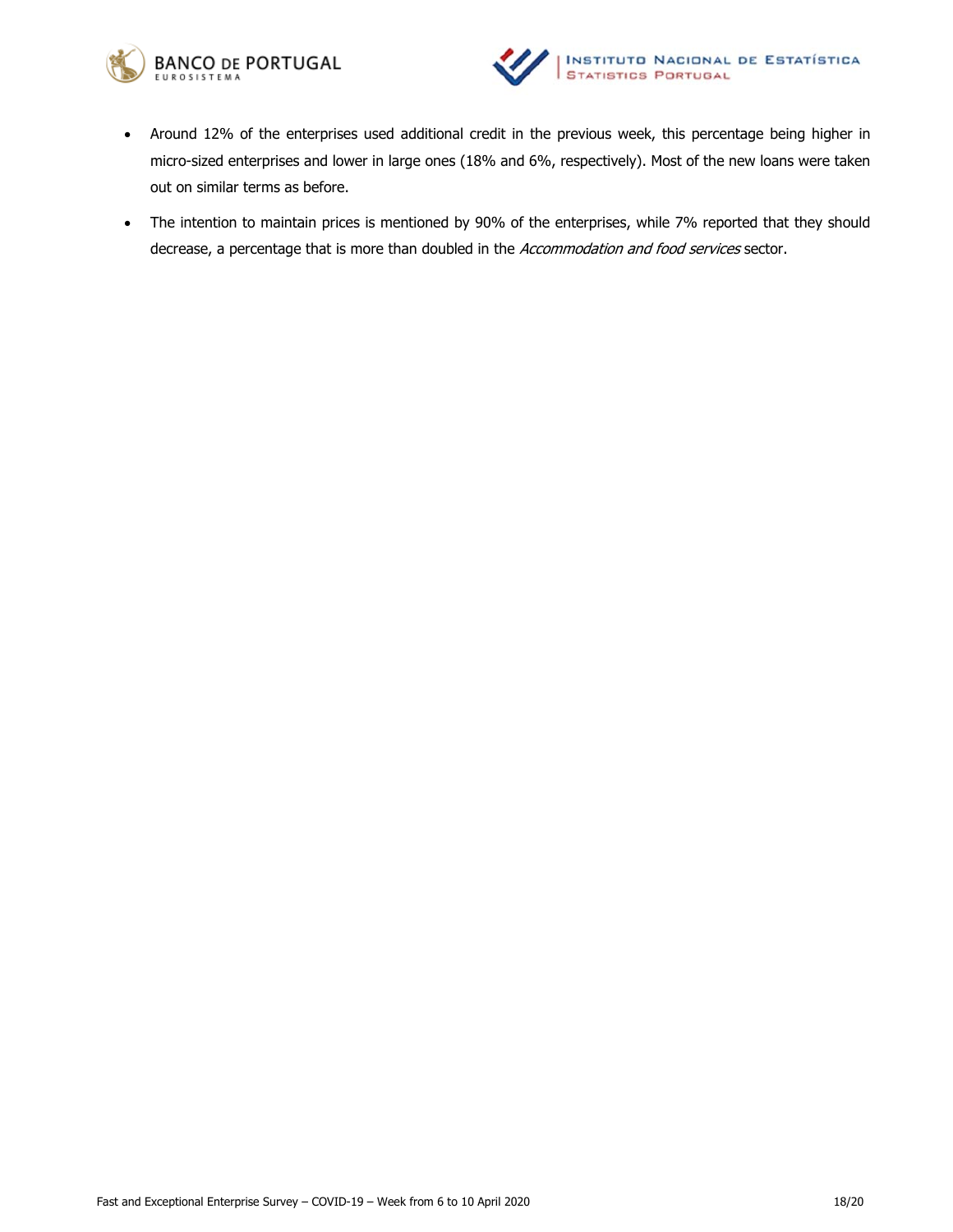



# **Technical note**

The statistical data disclosed in this information note correspond to those collected by the Fast and Exceptional Enterprise Survey – COVID-19 (COVID-IREE), in the week from 6 to 10 April 2020. The survey was addressed to a broad range of micro, small, medium and large enterprises representative of the various sectors of economic activity, the sample being 8,883 enterprises. A total of 4,793 valid replies were obtained, representing an overall response rate of 54%. The respondent enterprises represent 54% of the persons employed and 65% of the turnover of the sample.

The following graph shows the distribution between responding and non-responding enterprises, in terms of the number of enterprises, persons employed and turnover, as a % of total enterprises in the sample, by economic activity:

### **Figure 14 • Structure of the number of enterprises, persons employed and turnover, as a % of total**

# **number of responding and non-responding enterprises by economic activity**



**Source:** Statistics Portugal and Bank of Portugal, COVID-IREE

Applying a simple Probit model to assess the probability of response to the survey, a lower probability of response of micro and small enterprises was observed, and the possible bias resulting from this should be considered in the analysis. However, there was no evidence of bias associated with the sector of economic activity of the enterprise.

This survey is conducted weekly in order to obtain urgent information on the consequences of the current pandemic (COVID-19) on business activity.

The collection of information starts on Monday and finishes at the end of Friday.

The frequency of the survey and the starting and finishing dates of data collection are indicative and may be revised if circumstances can justify it.

In this information note were considered:

- A) 4 enterprise size-classes: Micro enterprise (number of persons employed < 10 and turnover ≤ EUR 2 million); Small enterprise (number of persons employed < 50, turnover ≤ EUR 10 million and not classified as micro enterprise); Medium enterprise (number of persons employed < 250, turnover ≤ EUR 50 million and not classified as micro or small enterprise); and Large enterprise (number of persons employed  $\geq$  250 or turnover  $>$  EUR 50 million)
- B) 7 groups of economic activities: Manufacturing and energy (sections B to E from CAE Rev.3), Construction and real estate (sections F and L from CAE Rev.3), Distributive trade (sections G from CAE Rev.3), Transportation and storage (sections H